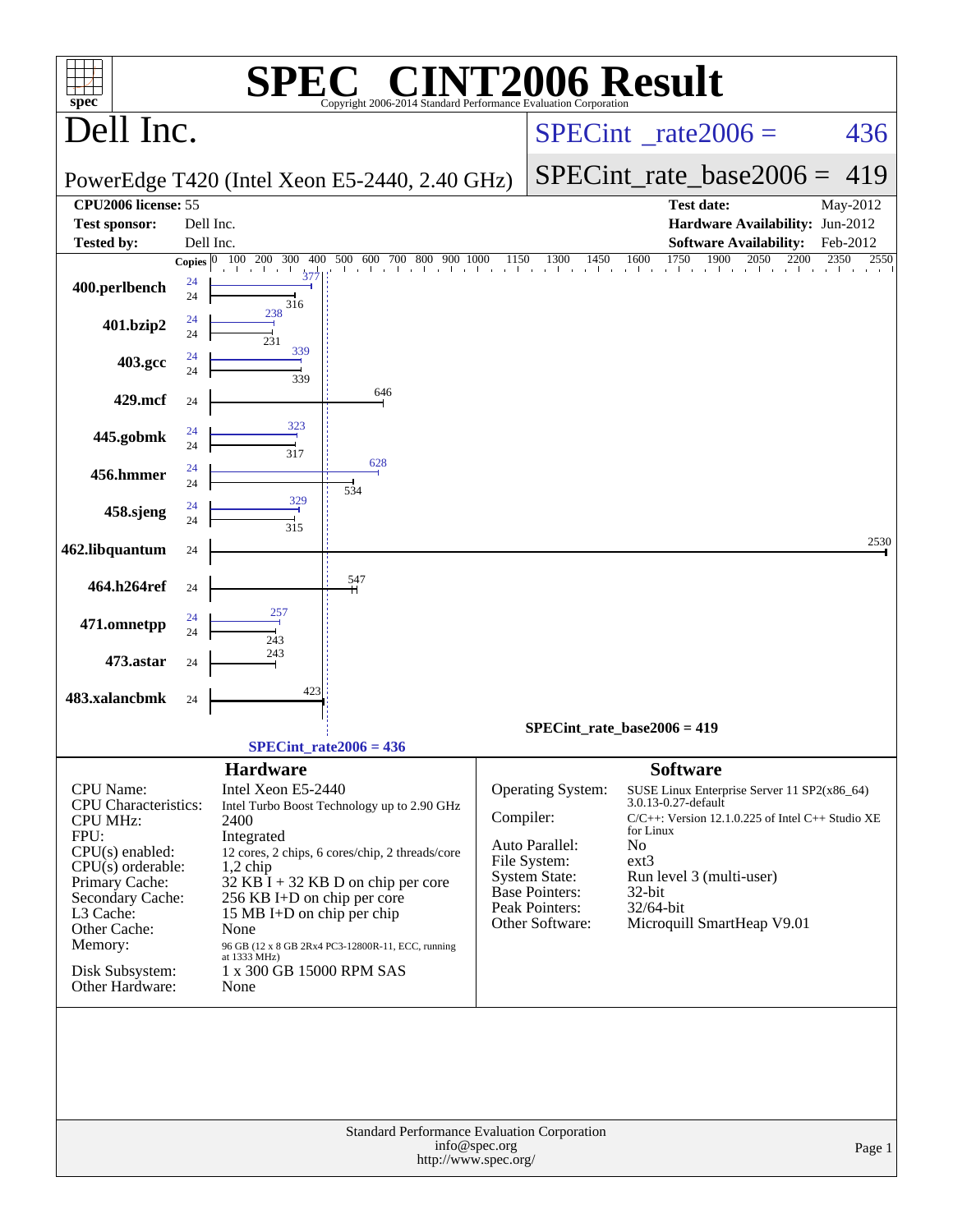

## Dell Inc.

#### SPECint rate $2006 = 436$

PowerEdge T420 (Intel Xeon E5-2440, 2.40 GHz)

[SPECint\\_rate\\_base2006 =](http://www.spec.org/auto/cpu2006/Docs/result-fields.html#SPECintratebase2006) 419

**[CPU2006 license:](http://www.spec.org/auto/cpu2006/Docs/result-fields.html#CPU2006license)** 55 **[Test date:](http://www.spec.org/auto/cpu2006/Docs/result-fields.html#Testdate)** May-2012 **[Test sponsor:](http://www.spec.org/auto/cpu2006/Docs/result-fields.html#Testsponsor)** Dell Inc. **[Hardware Availability:](http://www.spec.org/auto/cpu2006/Docs/result-fields.html#HardwareAvailability)** Jun-2012 **[Tested by:](http://www.spec.org/auto/cpu2006/Docs/result-fields.html#Testedby)** Dell Inc. **[Software Availability:](http://www.spec.org/auto/cpu2006/Docs/result-fields.html#SoftwareAvailability)** Feb-2012

#### **[Results Table](http://www.spec.org/auto/cpu2006/Docs/result-fields.html#ResultsTable)**

|                                                                                                          | <b>Base</b>   |                |       |                |       | <b>Peak</b>    |       |               |                |              |                |              |                |              |
|----------------------------------------------------------------------------------------------------------|---------------|----------------|-------|----------------|-------|----------------|-------|---------------|----------------|--------------|----------------|--------------|----------------|--------------|
| <b>Benchmark</b>                                                                                         | <b>Copies</b> | <b>Seconds</b> | Ratio | <b>Seconds</b> | Ratio | <b>Seconds</b> | Ratio | <b>Copies</b> | <b>Seconds</b> | <b>Ratio</b> | <b>Seconds</b> | <b>Ratio</b> | <b>Seconds</b> | <b>Ratio</b> |
| 400.perlbench                                                                                            | 24            | 743            | 316   | 740            | 317   | 745            | 315   | 24            | 622            | 377          | 621            | 378          | 623            | 377          |
| 401.bzip2                                                                                                | 24            | 1000           | 232   | 1003           | 231   | 1001           | 231   | 24            | 973            | 238          | 974            | 238          | 975            | 238          |
| $403.\mathrm{gcc}$                                                                                       | 24            | 569            | 340   | 571            | 338   | 570            | 339   | 24            | 571            | 339          | 573            | 337          | 571            | 339          |
| $429$ .mcf                                                                                               | 24            | 339            | 646   | 338            | 647   | 339            | 645   | 24            | 339            | 646          | 338            | 647          | 339            | 645          |
| $445$ .gobmk                                                                                             | 24            | 794            | 317   | 795            | 317   | 792            | 318   | 24            | 779            | 323          | 780            | 323          | 781            | 323          |
| 456.hmmer                                                                                                | 24            | 419            | 534   | 422            | 531   | 420            | 534   | 24            | 357            | 627          | 357            | 628          | 357            | 628          |
| $458$ .sjeng                                                                                             | 24            | 923            | 315   | 925            | 314   | 923            | 315   | 24            | 875            | 332          | 885            | 328          | 883            | 329          |
| 462.libquantum                                                                                           | 24            | 197            | 2530  | 197            | 2520  | 197            | 2530  | 24            | <u>197</u>     | 2530         | 197            | 2520         | 197            | 2530         |
| 464.h264ref                                                                                              | 24            | 968            | 549   | 1004           | 529   | 971            | 547   | 24            | 968            | 549          | 1004           | 529          | 971            | 547          |
| 471.omnetpp                                                                                              | 24            | 618            | 243   | 619            | 243   | 620            | 242   | 24            | 582            | 258          | 583            | 257          | 583            | 257          |
| $473$ . astar                                                                                            | 24            | 693            | 243   | 692            | 243   | 691            | 244   | 24            | 693            | 243          | 692            | 243          | 691            | 244          |
| 483.xalancbmk                                                                                            | 24            | 389            | 426   | 391            | 423   | 393            | 421   | 24            | 389            | 426          | 391            | 423          | 393            | 421          |
| Results appear in the order in which they were run. Bold underlined text indicates a median measurement. |               |                |       |                |       |                |       |               |                |              |                |              |                |              |

#### **[Submit Notes](http://www.spec.org/auto/cpu2006/Docs/result-fields.html#SubmitNotes)**

 The numactl mechanism was used to bind copies to processors. The config file option 'submit' was used to generate numactl commands to bind each copy to a specific processor. For details, please see the config file.

#### **[Operating System Notes](http://www.spec.org/auto/cpu2006/Docs/result-fields.html#OperatingSystemNotes)**

Stack size set to unlimited using "ulimit -s unlimited"

#### **[Platform Notes](http://www.spec.org/auto/cpu2006/Docs/result-fields.html#PlatformNotes)**

Standard Performance Evaluation Corporation CPU Power Management set to Maximum Performance Memory Frequency set to Maximum Performance Turbo Boost set to Enabled C States/C1E set to Enabled Sysinfo program /root/CPU2006-1.2/config/sysinfo.rev6800 \$Rev: 6800 \$ \$Date:: 2011-10-11 #\$ 6f2ebdff5032aaa42e583f96b07f99d3 running on linux-316h Tue May 22 23:48:59 2012 This section contains SUT (System Under Test) info as seen by some common utilities. To remove or add to this section, see: <http://www.spec.org/cpu2006/Docs/config.html#sysinfo> From /proc/cpuinfo model name : Intel(R) Xeon(R) CPU E5-2440 0 @ 2.40GHz 2 "physical id"s (chips) 24 "processors" cores, siblings (Caution: counting these is hw and system dependent. The Continued on next page

[info@spec.org](mailto:info@spec.org) <http://www.spec.org/>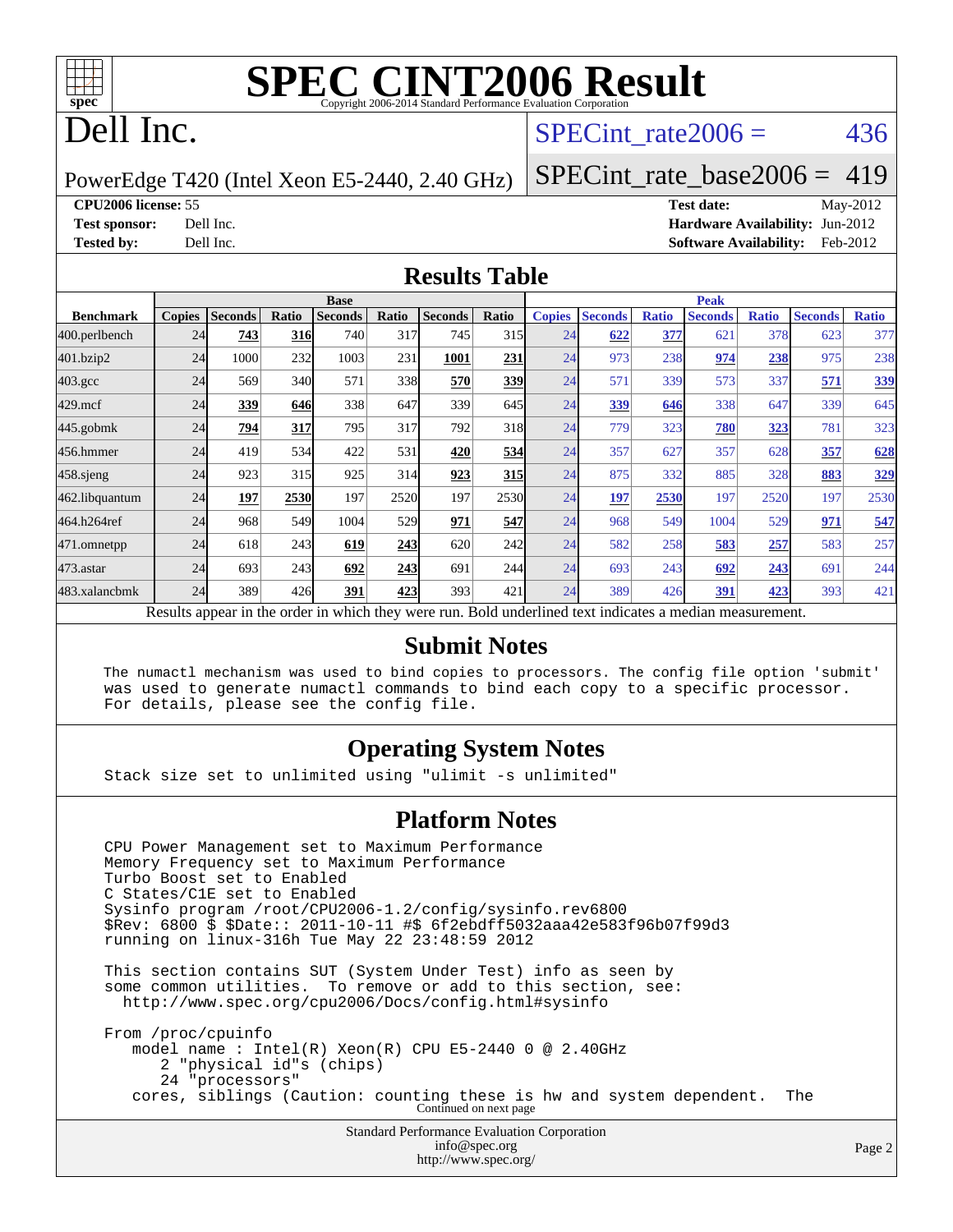

#### **[SPEC CINT2006 Result](http://www.spec.org/auto/cpu2006/Docs/result-fields.html#SPECCINT2006Result)** Copyright 2006-2014 Standard Performance Evaluation C

# Dell Inc.

SPECint rate $2006 = 436$ 

PowerEdge T420 (Intel Xeon E5-2440, 2.40 GHz)

[SPECint\\_rate\\_base2006 =](http://www.spec.org/auto/cpu2006/Docs/result-fields.html#SPECintratebase2006)  $419$ **[CPU2006 license:](http://www.spec.org/auto/cpu2006/Docs/result-fields.html#CPU2006license)** 55 **[Test date:](http://www.spec.org/auto/cpu2006/Docs/result-fields.html#Testdate)** May-2012

**[Test sponsor:](http://www.spec.org/auto/cpu2006/Docs/result-fields.html#Testsponsor)** Dell Inc. **[Hardware Availability:](http://www.spec.org/auto/cpu2006/Docs/result-fields.html#HardwareAvailability)** Jun-2012 **[Tested by:](http://www.spec.org/auto/cpu2006/Docs/result-fields.html#Testedby)** Dell Inc. **[Software Availability:](http://www.spec.org/auto/cpu2006/Docs/result-fields.html#SoftwareAvailability)** Feb-2012

#### **[Platform Notes \(Continued\)](http://www.spec.org/auto/cpu2006/Docs/result-fields.html#PlatformNotes)**

 following excerpts from /proc/cpuinfo might not be reliable. Use with caution.) cpu cores : 6 siblings : 12 physical 0: cores 0 1 2 3 4 5 physical 1: cores 0 1 2 3 4 5 cache size : 15360 KB From /proc/meminfo MemTotal: 98994188 kB<br>HugePages Total: 0 HugePages\_Total: 0 Hugepagesize: 2048 kB /usr/bin/lsb\_release -d SUSE Linux Enterprise Server 11 (x86\_64) From /etc/\*release\* /etc/\*version\* SuSE-release: SUSE Linux Enterprise Server 11 (x86\_64) VERSION = 11 PATCHLEVEL = 2 uname -a: Linux linux-316h 3.0.13-0.27-default #1 SMP Wed Feb 15 13:33:49 UTC 2012 (d73692b) x86\_64 x86\_64 x86\_64 GNU/Linux run-level 3 May 22 23:47 last=S SPEC is set to: /root/CPU2006-1.2 Filesystem Type Size Used Avail Use% Mounted on /dev/sda2 ext3 271G 79G 178G 31% / Additional information from dmidecode:

(End of data from sysinfo program)

#### **[General Notes](http://www.spec.org/auto/cpu2006/Docs/result-fields.html#GeneralNotes)**

Environment variables set by runspec before the start of the run: LD\_LIBRARY\_PATH = "/root/CPU2006-1.2/libs/32:/root/CPU2006-1.2/libs/64"

 Binaries compiled on a system with 1x Core i7-860 CPU + 8GB memory using RHEL5.5 Transparent Huge Pages enabled with: echo always > /sys/kernel/mm/transparent\_hugepage/enabled Filesystem page cache cleared with: echo 1> /proc/sys/vm/drop\_caches runspec command invoked through numactl i.e.: numactl --interleave=all runspec <etc>

> Standard Performance Evaluation Corporation [info@spec.org](mailto:info@spec.org) <http://www.spec.org/>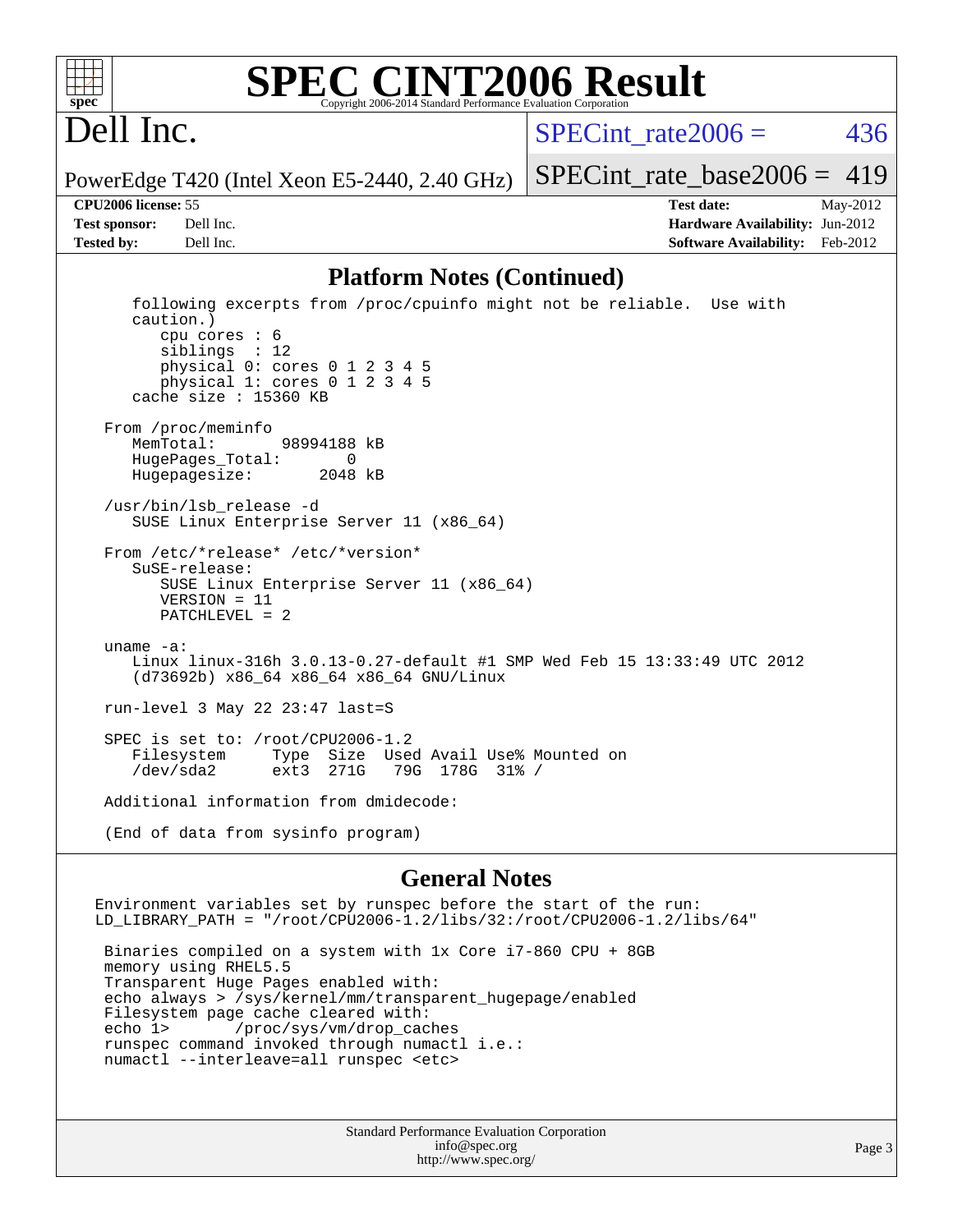

# Dell Inc.

SPECint rate $2006 = 436$ 

PowerEdge T420 (Intel Xeon E5-2440, 2.40 GHz)

**[Tested by:](http://www.spec.org/auto/cpu2006/Docs/result-fields.html#Testedby)** Dell Inc. **[Software Availability:](http://www.spec.org/auto/cpu2006/Docs/result-fields.html#SoftwareAvailability)** Feb-2012

[SPECint\\_rate\\_base2006 =](http://www.spec.org/auto/cpu2006/Docs/result-fields.html#SPECintratebase2006)  $419$ 

**[CPU2006 license:](http://www.spec.org/auto/cpu2006/Docs/result-fields.html#CPU2006license)** 55 **[Test date:](http://www.spec.org/auto/cpu2006/Docs/result-fields.html#Testdate)** May-2012 **[Test sponsor:](http://www.spec.org/auto/cpu2006/Docs/result-fields.html#Testsponsor)** Dell Inc. **[Hardware Availability:](http://www.spec.org/auto/cpu2006/Docs/result-fields.html#HardwareAvailability)** Jun-2012

### **[Base Compiler Invocation](http://www.spec.org/auto/cpu2006/Docs/result-fields.html#BaseCompilerInvocation)**

[C benchmarks](http://www.spec.org/auto/cpu2006/Docs/result-fields.html#Cbenchmarks):  $\text{icc}$   $-\text{m32}$ 

[C++ benchmarks:](http://www.spec.org/auto/cpu2006/Docs/result-fields.html#CXXbenchmarks) [icpc -m32](http://www.spec.org/cpu2006/results/res2012q3/cpu2006-20120703-23501.flags.html#user_CXXbase_intel_icpc_4e5a5ef1a53fd332b3c49e69c3330699)

#### **[Base Portability Flags](http://www.spec.org/auto/cpu2006/Docs/result-fields.html#BasePortabilityFlags)**

 400.perlbench: [-DSPEC\\_CPU\\_LINUX\\_IA32](http://www.spec.org/cpu2006/results/res2012q3/cpu2006-20120703-23501.flags.html#b400.perlbench_baseCPORTABILITY_DSPEC_CPU_LINUX_IA32) 462.libquantum: [-DSPEC\\_CPU\\_LINUX](http://www.spec.org/cpu2006/results/res2012q3/cpu2006-20120703-23501.flags.html#b462.libquantum_baseCPORTABILITY_DSPEC_CPU_LINUX) 483.xalancbmk: [-DSPEC\\_CPU\\_LINUX](http://www.spec.org/cpu2006/results/res2012q3/cpu2006-20120703-23501.flags.html#b483.xalancbmk_baseCXXPORTABILITY_DSPEC_CPU_LINUX)

### **[Base Optimization Flags](http://www.spec.org/auto/cpu2006/Docs/result-fields.html#BaseOptimizationFlags)**

[C benchmarks](http://www.spec.org/auto/cpu2006/Docs/result-fields.html#Cbenchmarks):

[-xSSE4.2](http://www.spec.org/cpu2006/results/res2012q3/cpu2006-20120703-23501.flags.html#user_CCbase_f-xSSE42_f91528193cf0b216347adb8b939d4107) [-ipo](http://www.spec.org/cpu2006/results/res2012q3/cpu2006-20120703-23501.flags.html#user_CCbase_f-ipo) [-O3](http://www.spec.org/cpu2006/results/res2012q3/cpu2006-20120703-23501.flags.html#user_CCbase_f-O3) [-no-prec-div](http://www.spec.org/cpu2006/results/res2012q3/cpu2006-20120703-23501.flags.html#user_CCbase_f-no-prec-div) [-opt-prefetch](http://www.spec.org/cpu2006/results/res2012q3/cpu2006-20120703-23501.flags.html#user_CCbase_f-opt-prefetch) [-opt-mem-layout-trans=3](http://www.spec.org/cpu2006/results/res2012q3/cpu2006-20120703-23501.flags.html#user_CCbase_f-opt-mem-layout-trans_a7b82ad4bd7abf52556d4961a2ae94d5)

[C++ benchmarks:](http://www.spec.org/auto/cpu2006/Docs/result-fields.html#CXXbenchmarks)

[-xSSE4.2](http://www.spec.org/cpu2006/results/res2012q3/cpu2006-20120703-23501.flags.html#user_CXXbase_f-xSSE42_f91528193cf0b216347adb8b939d4107) [-ipo](http://www.spec.org/cpu2006/results/res2012q3/cpu2006-20120703-23501.flags.html#user_CXXbase_f-ipo) [-O3](http://www.spec.org/cpu2006/results/res2012q3/cpu2006-20120703-23501.flags.html#user_CXXbase_f-O3) [-no-prec-div](http://www.spec.org/cpu2006/results/res2012q3/cpu2006-20120703-23501.flags.html#user_CXXbase_f-no-prec-div) [-opt-prefetch](http://www.spec.org/cpu2006/results/res2012q3/cpu2006-20120703-23501.flags.html#user_CXXbase_f-opt-prefetch) [-opt-mem-layout-trans=3](http://www.spec.org/cpu2006/results/res2012q3/cpu2006-20120703-23501.flags.html#user_CXXbase_f-opt-mem-layout-trans_a7b82ad4bd7abf52556d4961a2ae94d5) [-Wl,-z,muldefs](http://www.spec.org/cpu2006/results/res2012q3/cpu2006-20120703-23501.flags.html#user_CXXbase_link_force_multiple1_74079c344b956b9658436fd1b6dd3a8a) [-L/smartheap -lsmartheap](http://www.spec.org/cpu2006/results/res2012q3/cpu2006-20120703-23501.flags.html#user_CXXbase_SmartHeap_7c9e394a5779e1a7fec7c221e123830c)

#### **[Base Other Flags](http://www.spec.org/auto/cpu2006/Docs/result-fields.html#BaseOtherFlags)**

[C benchmarks](http://www.spec.org/auto/cpu2006/Docs/result-fields.html#Cbenchmarks):

403.gcc: [-Dalloca=\\_alloca](http://www.spec.org/cpu2006/results/res2012q3/cpu2006-20120703-23501.flags.html#b403.gcc_baseEXTRA_CFLAGS_Dalloca_be3056838c12de2578596ca5467af7f3)

## **[Peak Compiler Invocation](http://www.spec.org/auto/cpu2006/Docs/result-fields.html#PeakCompilerInvocation)**

[C benchmarks \(except as noted below\)](http://www.spec.org/auto/cpu2006/Docs/result-fields.html#Cbenchmarksexceptasnotedbelow): [icc -m32](http://www.spec.org/cpu2006/results/res2012q3/cpu2006-20120703-23501.flags.html#user_CCpeak_intel_icc_5ff4a39e364c98233615fdd38438c6f2) 400.perlbench: [icc -m64](http://www.spec.org/cpu2006/results/res2012q3/cpu2006-20120703-23501.flags.html#user_peakCCLD400_perlbench_intel_icc_64bit_bda6cc9af1fdbb0edc3795bac97ada53) 401.bzip2: [icc -m64](http://www.spec.org/cpu2006/results/res2012q3/cpu2006-20120703-23501.flags.html#user_peakCCLD401_bzip2_intel_icc_64bit_bda6cc9af1fdbb0edc3795bac97ada53)

456.hmmer: [icc -m64](http://www.spec.org/cpu2006/results/res2012q3/cpu2006-20120703-23501.flags.html#user_peakCCLD456_hmmer_intel_icc_64bit_bda6cc9af1fdbb0edc3795bac97ada53)

458.sjeng: [icc -m64](http://www.spec.org/cpu2006/results/res2012q3/cpu2006-20120703-23501.flags.html#user_peakCCLD458_sjeng_intel_icc_64bit_bda6cc9af1fdbb0edc3795bac97ada53)

```
C++ benchmarks: 
icpc -m32
```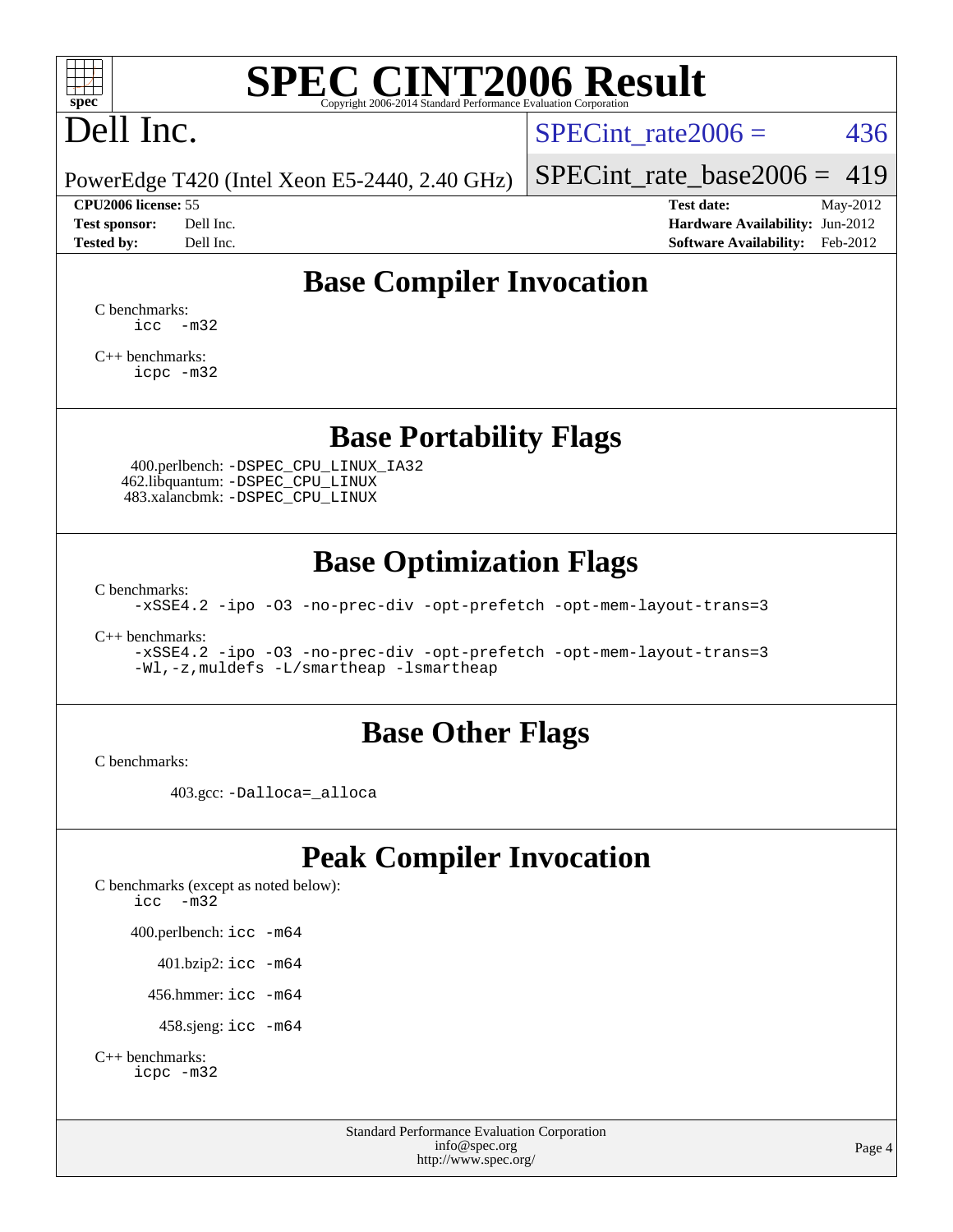

# Dell Inc.

SPECint rate $2006 = 436$ 

PowerEdge T420 (Intel Xeon E5-2440, 2.40 GHz)

[SPECint\\_rate\\_base2006 =](http://www.spec.org/auto/cpu2006/Docs/result-fields.html#SPECintratebase2006) 419

**[CPU2006 license:](http://www.spec.org/auto/cpu2006/Docs/result-fields.html#CPU2006license)** 55 **[Test date:](http://www.spec.org/auto/cpu2006/Docs/result-fields.html#Testdate)** May-2012 **[Test sponsor:](http://www.spec.org/auto/cpu2006/Docs/result-fields.html#Testsponsor)** Dell Inc. **[Hardware Availability:](http://www.spec.org/auto/cpu2006/Docs/result-fields.html#HardwareAvailability)** Jun-2012 **[Tested by:](http://www.spec.org/auto/cpu2006/Docs/result-fields.html#Testedby)** Dell Inc. **[Software Availability:](http://www.spec.org/auto/cpu2006/Docs/result-fields.html#SoftwareAvailability)** Feb-2012

### **[Peak Portability Flags](http://www.spec.org/auto/cpu2006/Docs/result-fields.html#PeakPortabilityFlags)**

 400.perlbench: [-DSPEC\\_CPU\\_LP64](http://www.spec.org/cpu2006/results/res2012q3/cpu2006-20120703-23501.flags.html#b400.perlbench_peakCPORTABILITY_DSPEC_CPU_LP64) [-DSPEC\\_CPU\\_LINUX\\_X64](http://www.spec.org/cpu2006/results/res2012q3/cpu2006-20120703-23501.flags.html#b400.perlbench_peakCPORTABILITY_DSPEC_CPU_LINUX_X64) 401.bzip2: [-DSPEC\\_CPU\\_LP64](http://www.spec.org/cpu2006/results/res2012q3/cpu2006-20120703-23501.flags.html#suite_peakCPORTABILITY401_bzip2_DSPEC_CPU_LP64) 456.hmmer: [-DSPEC\\_CPU\\_LP64](http://www.spec.org/cpu2006/results/res2012q3/cpu2006-20120703-23501.flags.html#suite_peakCPORTABILITY456_hmmer_DSPEC_CPU_LP64) 458.sjeng: [-DSPEC\\_CPU\\_LP64](http://www.spec.org/cpu2006/results/res2012q3/cpu2006-20120703-23501.flags.html#suite_peakCPORTABILITY458_sjeng_DSPEC_CPU_LP64) 462.libquantum: [-DSPEC\\_CPU\\_LINUX](http://www.spec.org/cpu2006/results/res2012q3/cpu2006-20120703-23501.flags.html#b462.libquantum_peakCPORTABILITY_DSPEC_CPU_LINUX) 483.xalancbmk: [-DSPEC\\_CPU\\_LINUX](http://www.spec.org/cpu2006/results/res2012q3/cpu2006-20120703-23501.flags.html#b483.xalancbmk_peakCXXPORTABILITY_DSPEC_CPU_LINUX)

## **[Peak Optimization Flags](http://www.spec.org/auto/cpu2006/Docs/result-fields.html#PeakOptimizationFlags)**

[C benchmarks](http://www.spec.org/auto/cpu2006/Docs/result-fields.html#Cbenchmarks):

 400.perlbench: [-xSSE4.2](http://www.spec.org/cpu2006/results/res2012q3/cpu2006-20120703-23501.flags.html#user_peakPASS2_CFLAGSPASS2_LDCFLAGS400_perlbench_f-xSSE42_f91528193cf0b216347adb8b939d4107)(pass 2) [-prof-gen](http://www.spec.org/cpu2006/results/res2012q3/cpu2006-20120703-23501.flags.html#user_peakPASS1_CFLAGSPASS1_LDCFLAGS400_perlbench_prof_gen_e43856698f6ca7b7e442dfd80e94a8fc)(pass 1) [-ipo](http://www.spec.org/cpu2006/results/res2012q3/cpu2006-20120703-23501.flags.html#user_peakPASS2_CFLAGSPASS2_LDCFLAGS400_perlbench_f-ipo)(pass 2) [-O3](http://www.spec.org/cpu2006/results/res2012q3/cpu2006-20120703-23501.flags.html#user_peakPASS2_CFLAGSPASS2_LDCFLAGS400_perlbench_f-O3)(pass 2) [-no-prec-div](http://www.spec.org/cpu2006/results/res2012q3/cpu2006-20120703-23501.flags.html#user_peakPASS2_CFLAGSPASS2_LDCFLAGS400_perlbench_f-no-prec-div)(pass 2) [-prof-use](http://www.spec.org/cpu2006/results/res2012q3/cpu2006-20120703-23501.flags.html#user_peakPASS2_CFLAGSPASS2_LDCFLAGS400_perlbench_prof_use_bccf7792157ff70d64e32fe3e1250b55)(pass 2) [-auto-ilp32](http://www.spec.org/cpu2006/results/res2012q3/cpu2006-20120703-23501.flags.html#user_peakCOPTIMIZE400_perlbench_f-auto-ilp32) 401.bzip2: [-xSSE4.2](http://www.spec.org/cpu2006/results/res2012q3/cpu2006-20120703-23501.flags.html#user_peakPASS2_CFLAGSPASS2_LDCFLAGS401_bzip2_f-xSSE42_f91528193cf0b216347adb8b939d4107)(pass 2) [-prof-gen](http://www.spec.org/cpu2006/results/res2012q3/cpu2006-20120703-23501.flags.html#user_peakPASS1_CFLAGSPASS1_LDCFLAGS401_bzip2_prof_gen_e43856698f6ca7b7e442dfd80e94a8fc)(pass 1) [-ipo](http://www.spec.org/cpu2006/results/res2012q3/cpu2006-20120703-23501.flags.html#user_peakPASS2_CFLAGSPASS2_LDCFLAGS401_bzip2_f-ipo)(pass 2) [-O3](http://www.spec.org/cpu2006/results/res2012q3/cpu2006-20120703-23501.flags.html#user_peakPASS2_CFLAGSPASS2_LDCFLAGS401_bzip2_f-O3)(pass 2) [-no-prec-div](http://www.spec.org/cpu2006/results/res2012q3/cpu2006-20120703-23501.flags.html#user_peakPASS2_CFLAGSPASS2_LDCFLAGS401_bzip2_f-no-prec-div)(pass 2) [-prof-use](http://www.spec.org/cpu2006/results/res2012q3/cpu2006-20120703-23501.flags.html#user_peakPASS2_CFLAGSPASS2_LDCFLAGS401_bzip2_prof_use_bccf7792157ff70d64e32fe3e1250b55)(pass 2) [-opt-prefetch](http://www.spec.org/cpu2006/results/res2012q3/cpu2006-20120703-23501.flags.html#user_peakCOPTIMIZE401_bzip2_f-opt-prefetch) [-auto-ilp32](http://www.spec.org/cpu2006/results/res2012q3/cpu2006-20120703-23501.flags.html#user_peakCOPTIMIZE401_bzip2_f-auto-ilp32) [-ansi-alias](http://www.spec.org/cpu2006/results/res2012q3/cpu2006-20120703-23501.flags.html#user_peakCOPTIMIZE401_bzip2_f-ansi-alias) 403.gcc: [-xSSE4.2](http://www.spec.org/cpu2006/results/res2012q3/cpu2006-20120703-23501.flags.html#user_peakCOPTIMIZE403_gcc_f-xSSE42_f91528193cf0b216347adb8b939d4107) [-ipo](http://www.spec.org/cpu2006/results/res2012q3/cpu2006-20120703-23501.flags.html#user_peakCOPTIMIZE403_gcc_f-ipo) [-O3](http://www.spec.org/cpu2006/results/res2012q3/cpu2006-20120703-23501.flags.html#user_peakCOPTIMIZE403_gcc_f-O3) [-no-prec-div](http://www.spec.org/cpu2006/results/res2012q3/cpu2006-20120703-23501.flags.html#user_peakCOPTIMIZE403_gcc_f-no-prec-div) 429.mcf: basepeak = yes 445.gobmk: [-xSSE4.2](http://www.spec.org/cpu2006/results/res2012q3/cpu2006-20120703-23501.flags.html#user_peakPASS2_CFLAGSPASS2_LDCFLAGS445_gobmk_f-xSSE42_f91528193cf0b216347adb8b939d4107)(pass 2) [-prof-gen](http://www.spec.org/cpu2006/results/res2012q3/cpu2006-20120703-23501.flags.html#user_peakPASS1_CFLAGSPASS1_LDCFLAGS445_gobmk_prof_gen_e43856698f6ca7b7e442dfd80e94a8fc)(pass 1) [-prof-use](http://www.spec.org/cpu2006/results/res2012q3/cpu2006-20120703-23501.flags.html#user_peakPASS2_CFLAGSPASS2_LDCFLAGS445_gobmk_prof_use_bccf7792157ff70d64e32fe3e1250b55)(pass 2) [-ansi-alias](http://www.spec.org/cpu2006/results/res2012q3/cpu2006-20120703-23501.flags.html#user_peakCOPTIMIZE445_gobmk_f-ansi-alias) [-opt-mem-layout-trans=3](http://www.spec.org/cpu2006/results/res2012q3/cpu2006-20120703-23501.flags.html#user_peakCOPTIMIZE445_gobmk_f-opt-mem-layout-trans_a7b82ad4bd7abf52556d4961a2ae94d5) 456.hmmer: [-xSSE4.2](http://www.spec.org/cpu2006/results/res2012q3/cpu2006-20120703-23501.flags.html#user_peakCOPTIMIZE456_hmmer_f-xSSE42_f91528193cf0b216347adb8b939d4107) [-ipo](http://www.spec.org/cpu2006/results/res2012q3/cpu2006-20120703-23501.flags.html#user_peakCOPTIMIZE456_hmmer_f-ipo) [-O3](http://www.spec.org/cpu2006/results/res2012q3/cpu2006-20120703-23501.flags.html#user_peakCOPTIMIZE456_hmmer_f-O3) [-no-prec-div](http://www.spec.org/cpu2006/results/res2012q3/cpu2006-20120703-23501.flags.html#user_peakCOPTIMIZE456_hmmer_f-no-prec-div) [-unroll2](http://www.spec.org/cpu2006/results/res2012q3/cpu2006-20120703-23501.flags.html#user_peakCOPTIMIZE456_hmmer_f-unroll_784dae83bebfb236979b41d2422d7ec2) [-auto-ilp32](http://www.spec.org/cpu2006/results/res2012q3/cpu2006-20120703-23501.flags.html#user_peakCOPTIMIZE456_hmmer_f-auto-ilp32) 458.sjeng: [-xSSE4.2](http://www.spec.org/cpu2006/results/res2012q3/cpu2006-20120703-23501.flags.html#user_peakPASS2_CFLAGSPASS2_LDCFLAGS458_sjeng_f-xSSE42_f91528193cf0b216347adb8b939d4107)(pass 2) [-prof-gen](http://www.spec.org/cpu2006/results/res2012q3/cpu2006-20120703-23501.flags.html#user_peakPASS1_CFLAGSPASS1_LDCFLAGS458_sjeng_prof_gen_e43856698f6ca7b7e442dfd80e94a8fc)(pass 1) [-ipo](http://www.spec.org/cpu2006/results/res2012q3/cpu2006-20120703-23501.flags.html#user_peakPASS2_CFLAGSPASS2_LDCFLAGS458_sjeng_f-ipo)(pass 2) [-O3](http://www.spec.org/cpu2006/results/res2012q3/cpu2006-20120703-23501.flags.html#user_peakPASS2_CFLAGSPASS2_LDCFLAGS458_sjeng_f-O3)(pass 2) [-no-prec-div](http://www.spec.org/cpu2006/results/res2012q3/cpu2006-20120703-23501.flags.html#user_peakPASS2_CFLAGSPASS2_LDCFLAGS458_sjeng_f-no-prec-div)(pass 2) [-prof-use](http://www.spec.org/cpu2006/results/res2012q3/cpu2006-20120703-23501.flags.html#user_peakPASS2_CFLAGSPASS2_LDCFLAGS458_sjeng_prof_use_bccf7792157ff70d64e32fe3e1250b55)(pass 2) [-unroll4](http://www.spec.org/cpu2006/results/res2012q3/cpu2006-20120703-23501.flags.html#user_peakCOPTIMIZE458_sjeng_f-unroll_4e5e4ed65b7fd20bdcd365bec371b81f) [-auto-ilp32](http://www.spec.org/cpu2006/results/res2012q3/cpu2006-20120703-23501.flags.html#user_peakCOPTIMIZE458_sjeng_f-auto-ilp32)  $462$ .libquantum: basepeak = yes  $464.h264$ ref: basepeak = yes [C++ benchmarks:](http://www.spec.org/auto/cpu2006/Docs/result-fields.html#CXXbenchmarks) 471.omnetpp: [-xSSE4.2](http://www.spec.org/cpu2006/results/res2012q3/cpu2006-20120703-23501.flags.html#user_peakPASS2_CXXFLAGSPASS2_LDCXXFLAGS471_omnetpp_f-xSSE42_f91528193cf0b216347adb8b939d4107)(pass 2) [-prof-gen](http://www.spec.org/cpu2006/results/res2012q3/cpu2006-20120703-23501.flags.html#user_peakPASS1_CXXFLAGSPASS1_LDCXXFLAGS471_omnetpp_prof_gen_e43856698f6ca7b7e442dfd80e94a8fc)(pass 1) [-ipo](http://www.spec.org/cpu2006/results/res2012q3/cpu2006-20120703-23501.flags.html#user_peakPASS2_CXXFLAGSPASS2_LDCXXFLAGS471_omnetpp_f-ipo)(pass 2) [-O3](http://www.spec.org/cpu2006/results/res2012q3/cpu2006-20120703-23501.flags.html#user_peakPASS2_CXXFLAGSPASS2_LDCXXFLAGS471_omnetpp_f-O3)(pass 2) [-no-prec-div](http://www.spec.org/cpu2006/results/res2012q3/cpu2006-20120703-23501.flags.html#user_peakPASS2_CXXFLAGSPASS2_LDCXXFLAGS471_omnetpp_f-no-prec-div)(pass 2) [-prof-use](http://www.spec.org/cpu2006/results/res2012q3/cpu2006-20120703-23501.flags.html#user_peakPASS2_CXXFLAGSPASS2_LDCXXFLAGS471_omnetpp_prof_use_bccf7792157ff70d64e32fe3e1250b55)(pass 2) [-ansi-alias](http://www.spec.org/cpu2006/results/res2012q3/cpu2006-20120703-23501.flags.html#user_peakCXXOPTIMIZE471_omnetpp_f-ansi-alias) [-opt-ra-region-strategy=block](http://www.spec.org/cpu2006/results/res2012q3/cpu2006-20120703-23501.flags.html#user_peakCXXOPTIMIZE471_omnetpp_f-opt-ra-region-strategy_a0a37c372d03933b2a18d4af463c1f69) [-Wl,-z,muldefs](http://www.spec.org/cpu2006/results/res2012q3/cpu2006-20120703-23501.flags.html#user_peakEXTRA_LDFLAGS471_omnetpp_link_force_multiple1_74079c344b956b9658436fd1b6dd3a8a) [-L/smartheap -lsmartheap](http://www.spec.org/cpu2006/results/res2012q3/cpu2006-20120703-23501.flags.html#user_peakEXTRA_LIBS471_omnetpp_SmartHeap_7c9e394a5779e1a7fec7c221e123830c)  $473$ .astar: basepeak = yes 483.xalancbmk: basepeak = yes